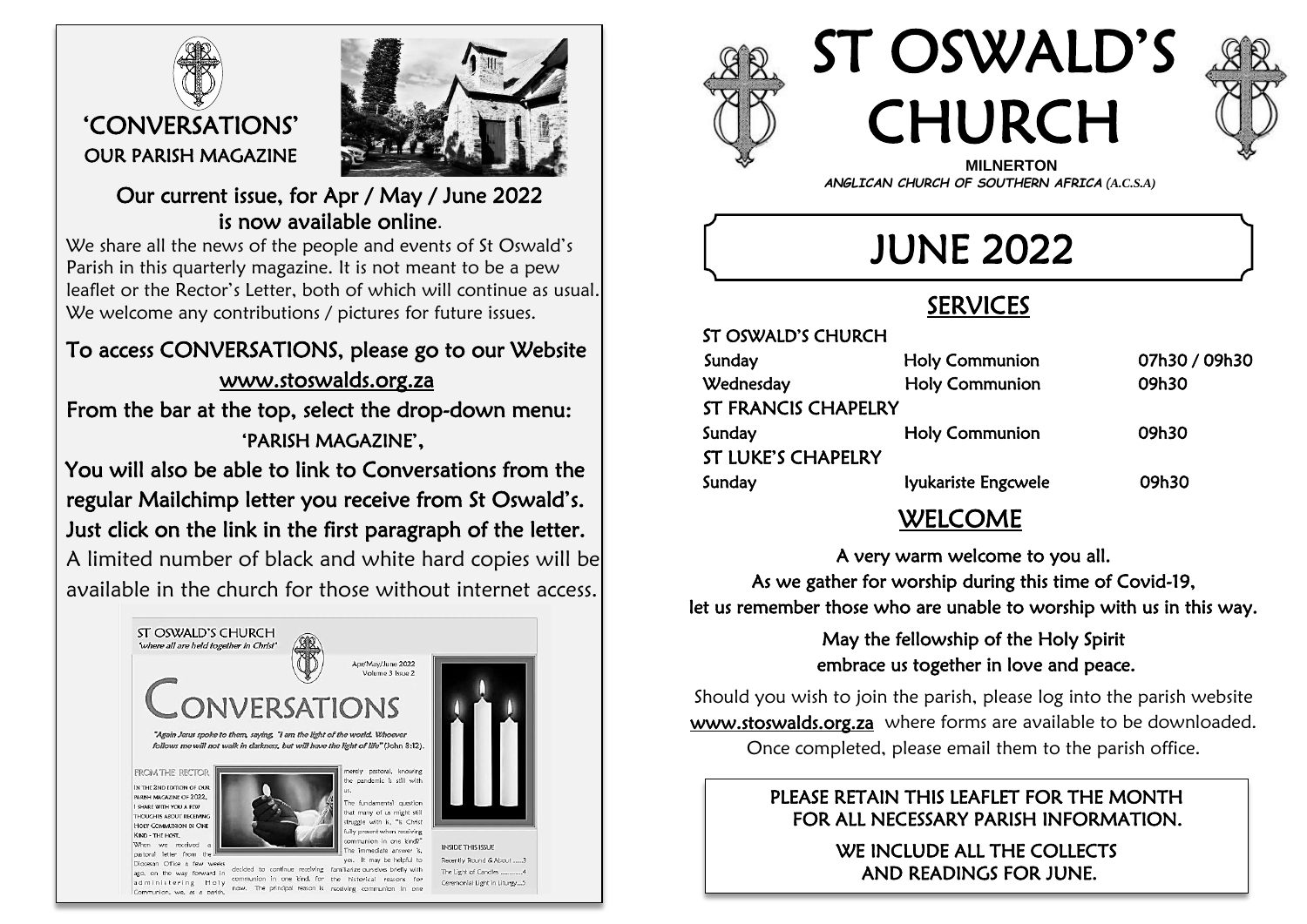#### HOME VISITS

 Parishioners who would like someone to visit them - please contact the office via telephone: 021 551 8529 / email: info@stoswalds.org.za

#### **PRAYER CHAIN**

 If you would like to be part of the Parish Prayer Chain who regularly offer intercessions for those who need it, please contact the office and leave your name, telephone number and email address.

Everyone is welcome to be part of this essential ministry in our parish.

#### HALL HIRE

PLEASE NOTE THAT FOR THE IMMEDIATE FUTURE WE ARE NOT IN A<br>POSITION TO HIRE OUT THE CHURCH HALL TO ANYONE. Please

#### POSITION TO HIRE OUT THE CHURCH HALL TO ANYONE. Please

contact the church wardens or the office if you need more information.

Nadine Schell: 083 448 0422 - nadineschell73@gmail.com bff<br><mark>ad</mark>

Andrée Lombard: 082 449 4955 – andreelombard@absamail.co.za)  $\overline{a}$ 

The Parish office: 021 551 8529

| Clergy:                           | Revd Selwyn Engelbrecht                                                                                                 | 021 552 3262 |
|-----------------------------------|-------------------------------------------------------------------------------------------------------------------------|--------------|
|                                   | Revd Ernest Ward-Cox                                                                                                    | 021 558 5071 |
|                                   | Revd Thozamile Shweni                                                                                                   |              |
|                                   | Revd Tembeka Mpako-Ntusi                                                                                                |              |
| Parish Office:                    | Deirdre Marshall                                                                                                        | 021 551 8529 |
| $8:30$ am - 12:30pm Tues - Friday |                                                                                                                         | 066 104 9927 |
| <b>Church Wardens:</b>            | Andrée Lombard: 082 449 4955<br>andreelombard@absamail.co.za<br>Nadine Schell: 083 448 0422<br>nadineschell73@gmail.com |              |

Self-supporting & Retired Clergy periodically assisting in the Parish: The Ven Anthony Gregorowski, Rev Maxwell Malan, Rev Rod Walsh, Rev Mxolisi Mpambani, Rev Matthew Esau, Rev Yolisa Mpambani ,

 $\overline{a}$ 

E-Mail: info[@stoswalds.org.za](mailto:saintoswald@xsinet.co.za) [www.stoswalds.org.za](http://www.stoswalds.org.za/) 

Please ensure you are familiar with the notice which explains St Oswald's compliance with the new PROTECTION OF PERSONAL INFORMATION ACT which came into effect on 01 July 2021. It may be found on the website – [www.stoswalds.org.za](http://www.stoswalds.org.za/) 

### NEW ST OSWALD'S CHURCH CELL PHONE NUMBER FOR INTERCESSIONS

 $\uparrow$  the state of the state  $\uparrow$ 

We have acquired a new Whatsapp number (texts only) to be used ONLY WHEN REQUESTING PRAYERS for members of St Oswald's Parish and anyone else who may be in need.

# 066 104 9927 – TEXT MESSAGES ONLY

Please send only the name of the person and the reason for prayer. This name will also be added to the Prayer List on the pew leaflet for 2 weeks. Please note our office number remains in use: 021 551 8529

# OUR PARISH MINISTRIES

Ministries are presently being re-established. You are invited to take this opportunity to become involved in the life of the church. There are lists available at the church doors for all those who would like to add their names for service.

This includes Lay Ministers, Sacristans, Altar Servers, Readers, Choir, Welcome Team, Confirmation & Bible Class Teachers, Sunday School Teachers and Technical Assistants.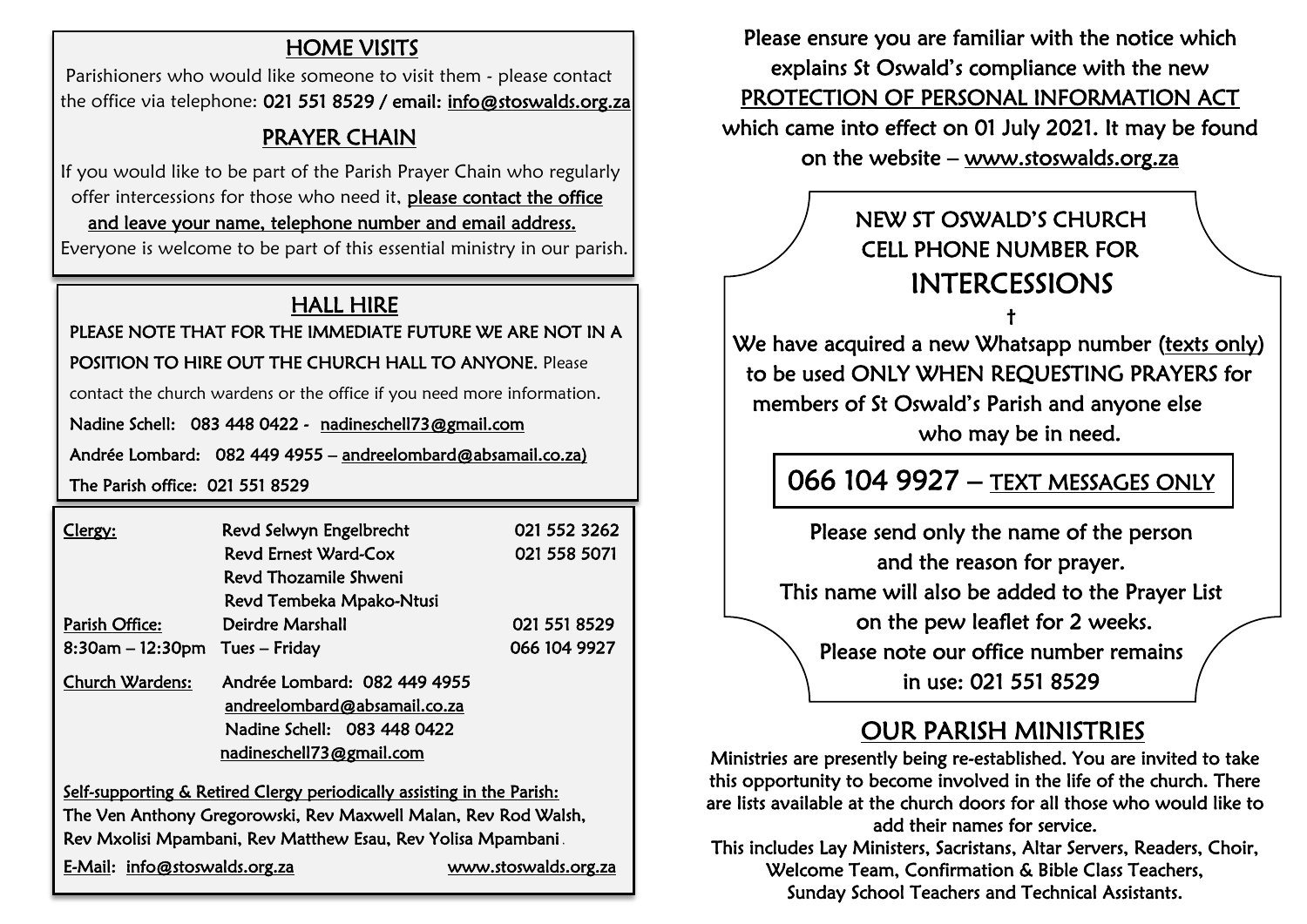# COLLECTS & READINGS FOR JUNE

 *(The Revised English Bible)*

#### DAY OF PENTECOST - SUNDAY 05 JUNE 2022 **COLLECT**

Almighty God, with wind from heaven and tongues of flame, you poured out your Spirit on the disciples: set our hearts on fire with joy and power, and send us out as witnesses to the wonder of your love; through Jesus Christ our Lord, who lives and reigns with you and the Holy Spirit, one God now and forever, Amen.  $\overline{a}$ 

| <b>READINGS</b> | 1 <sup>st</sup> Reading: Genesis 11: $1-9$ |  |
|-----------------|--------------------------------------------|--|
|                 | Psalm: 104: 26 - 36                        |  |
|                 | $2nd$ Reading: Acts 2: 1 - 21              |  |
|                 | Gospel: John 14: $8 - 17$ , $(25 - 27)$    |  |
|                 |                                            |  |

#### TRINITY SUNDAY 12 JUNE 2022

#### **COLLECT**

God of unchangeable power, you have revealed yourself to us as Father, Son and Holy Spirit: keep us firm in this faith that we may praise and bless your holy name, for you are one God, living and reigning in glory now and for ever, Amen.

| <b>READINGS</b> | 1st Reading: Proverbs 8: $1 - 4$ , 22 - 31 |  |
|-----------------|--------------------------------------------|--|
|                 | Psalm: 8                                   |  |
|                 | $2nd$ Reading: Romans 5: 1 – 5             |  |
|                 | Gospel: John 16: 12 - 15                   |  |

#### SUNDAY 19 JUNE 2022 **COLLECT**

God of all the nations: when race, class or gender divide us, convict us with your presence and draw us all into the unity of your love; through Jesus Christ our Lord, who lives and reigns with you and the Holy Spirit, one God, for ever and ever, Amen.

| <b>READINGS</b> | $1st$ Reading: 1 Kings 19: 1 – 15a  |  |
|-----------------|-------------------------------------|--|
|                 | Psalms: 42, 43                      |  |
|                 | $2nd$ Reading: Galations 3: 23 - 29 |  |
|                 | Gospel: Luke $8:26-39$              |  |



# ST FRANCIS BIRTHDAYS - JUNE 02/06 Lucinda Valerio 04/06 Rudi Lippert 06/06 Peter Okoye, Moreen Ncube, Marion Booysen 07/06 Celecia Cross 11/06 | Cynthia Joseph 15/06 Ce-Shaundre Isaacs 16/06 Noel Odira  $19/06$  Selwyn January 20/06 | Alyssa Nieuwstad 21/06 | Clifford van Wyk  $22/06$  Ivy Johnson 25/06 | Matthew Abrahams, Michael van Wyk 26/06 Nadine Fredericks 27/06 Natasha Nduku 28/06 | Cecilia Bryer, Madeline Maguire  $30/06$  Gary Abrahams

| ST FRANCIS ANNIVERSARIES - JUNE |                                 |  |
|---------------------------------|---------------------------------|--|
|                                 | 04/06 Jonathan & Chantel Markus |  |
|                                 | 24/06   Michael & Roselin Frans |  |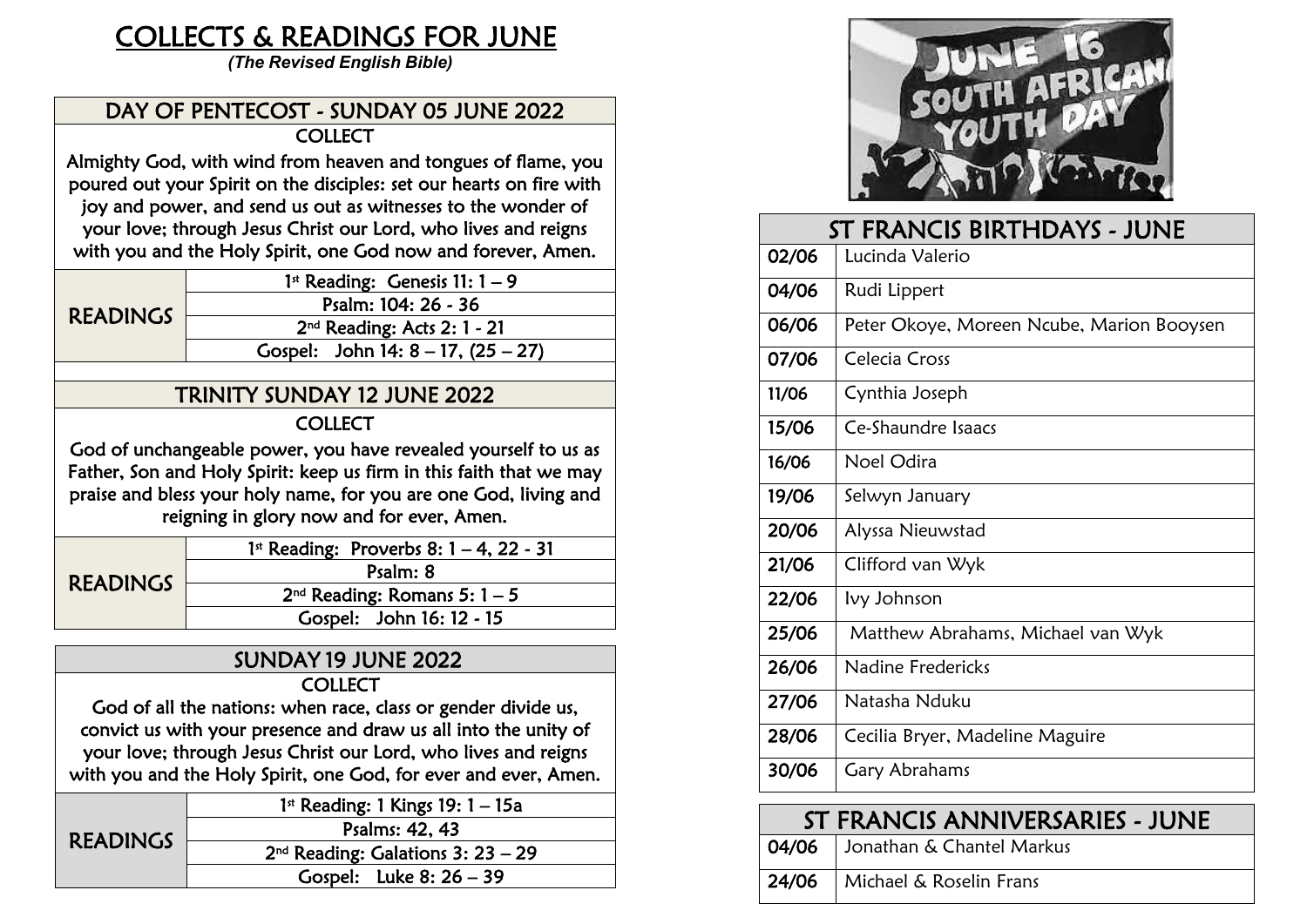#### SUNDAY 26 JUNE 2022

**COLLECT** 

Eternal Father, your reign extends beyond space and time: grant that in this world of changing things we may hold fast to your promises that endure forever; through Jesus Christ our Lord, who lives and reigns with you and the Holy Spirit, one God, now and forever, Amen.

 $\overline{a}$ READINGS 1 st Reading: Acts 16: 9 – 15 Psalm 67 2 nd Reading: Revelation 21: 10, 22 – 22: 5 Gospel: John 14: 23 – 29

#### CONTEMPLATIVE OUTREACH SA WESTERN CAPE

SILENCE • SOLITUDE • SOLIDARITY • SERVICE

#### Please join us for A MORNING OF ENRICHMENT

Saturday 11 June, 9 am to 12 pm (registration from 8.30 am) at St Stephen's Anglican Church, Pinelands

Suggested donation – R70

The programme includes Centering Prayer and Lectio Divina Newcomers are most welcome. The Library and Bookshop will be open.

Dr Mary Ryan will lead us in A reflection on the life, words and music of HILDEGARD OF BINGEN How one of the foremothers of faith speaks to us today

The wilderness and the dry land shall be glad, the desert shall rejoice and blossom; like the crocus it shall blossom abundantly, and rejoice with joy and singing. (Isaiah 35:1-2)

> **lain Lolliot - Community Liaison 072 5956100 [centeringprayerwc@gmail.com](mailto:centeringprayerwc@gmail.com)**

# COMMUNITY OUTREACH

While Outreach projects are more necessary than ever, there is a need to exercise certain precautions at this time. Please bring all donations for our various projects to the Parish hall. In the case of any RECYCLED CLOTHING / SHOES (for the ARK) and items such as BOTTLE TOPS (Operation Smile), we kindly ask that everything be washed and clean for those handling the deliveries.

Thank you for your help.

We will therefore continue to collect food items, knitted squares for blankets, clothing, items for mother & baby Pear Tree bags, bottle tops and bread tags.

\_\_\_\_\_\_\_\_\_\_\_\_\_\_\_\_\_\_\_\_\_\_\_

 BLANKETS / WOOL DONATIONS PLEASE DO RETURN ALL YOUR KNITTED SQUARES



TO THE CHURCH FOR MAKING UP AND DELIVERY OF BLANKETS.

PEAR TREE PROJECT

DONATIONS TO FILL the MOTHER & BABY BAGS. Thank you for helping! A LIST OF REQUIRED ITEMS & ALL INTERESTED ENQUIRIES: 021 551 8529

# <u>ST OSWALD'S WHOLENESS TASK TEAM</u>

#### **FOOD & CASH DONATIONS ARE MOST WELCOME**

\_\_\_\_\_\_\_\_\_\_\_\_\_\_\_\_\_\_\_\_\_\_\_\_\_\_\_\_\_\_\_\_\_\_\_\_\_\_\_\_\_\_\_\_\_\_\_\_\_\_\_\_\_\_\_\_\_\_\_\_\_

**We are no longer making up food parcels. All donations to assist those in need, may be brought to the parish office.**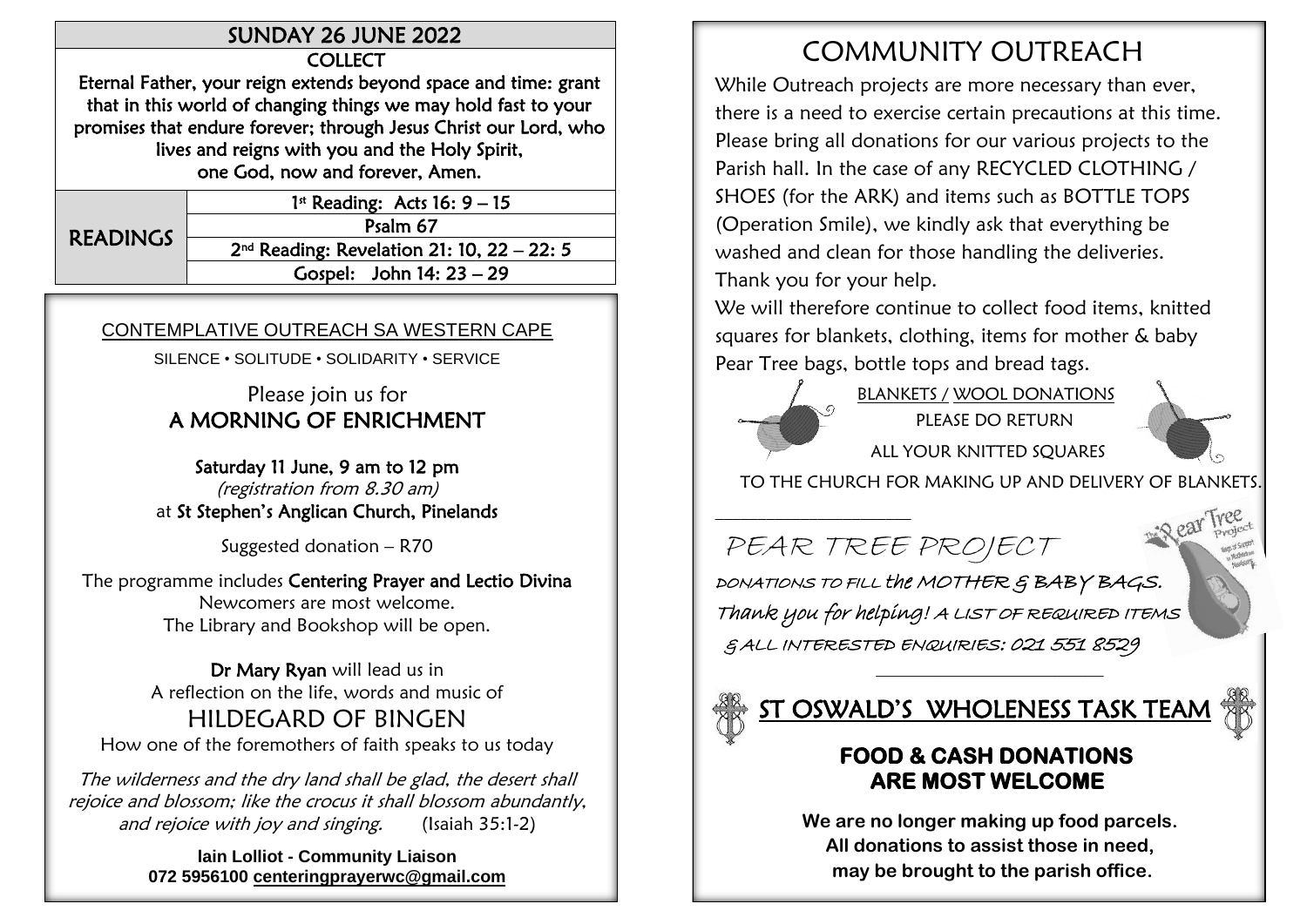

# ST OSWALD'S FUNDRAISER

In aid of our Organ Fund

#### AN EVENING OF LOVE SONGS, OPERA & JAZZ FAVOURITES with

# BELCANTO VOCE THURSDAY 09 JUNE 2022

 \* TICKETS: R100 Please call 021 551 8529 or 071 678 9712

|       | ST OSWALD'S BIRTHDAYS FOR JUNE                                                             |
|-------|--------------------------------------------------------------------------------------------|
| 01/06 | Jade Sedres, Monique Ponto, Channon Marais, Deborah<br>Okali                               |
| 02/06 | Khethiwe Mthembu, Tyler Ringquest                                                          |
| 03/06 | Alice Petersen, Constance Mlitlane, Colin Rosiger, Siyabonga<br>Sithetho                   |
| 04/06 | Joyce Manuel                                                                               |
| 05/06 | Reese Davids, Reese Rooks, Margaret Cupido, Lesleigh Julius,<br>Igwe Chigozirim            |
| 06/06 | Merle Lee, Nicole Varrien, Alexander Smeda, Craig Sterling,<br>Qinisa Qongqo, Enza Fonseca |
| 07/06 | Leslie Munduna                                                                             |
| 08/06 | Hazel Maneveld, Linda Cross, Leslea Davids, David Kagina                                   |
| 09/06 | Melissa Schwulst, Delphine Peters, Glenda Isaacs                                           |
| 10/06 | Chad Alexander, Craig Sterling, Qinisa Qongqo, Enza<br>Fonseca                             |
| 11/06 | Thembi Kanye, Buhle Gontsi, Connor Frans,                                                  |
| 12/06 | Matthew Esau, Khezia Hendricks, Helen Lottering, Peter<br>Brockman, Wilma Abrahamse        |

# PARISH NOTICES

GIVEN THE CONDITIONS WHICH HAVE BEEN STIPULATED BY THE GOVERNMENT, SOCIAL DISTANCING ACTUALLY DETERMINES HOW MANY PEOPLE WE ARE ABLE TO HAVE IN CHURCH AT ANY GIVEN TIME. PLEASE NOTE THAT THE PRESENT ARRANGEMENT IN ST OSWALD'S PARISH WILL HOLD FOR THE IMMEDIATE FUTURE AND UNTIL FURTHER NOTICE.

THIS INCLUDES THE WEARING OF MASKS FOR THE DURATION OF THE SERVICE, NO KNEELING IN THE PEWS, AND PROPER VENTILATION OF THE BUILDING AT ALL TIMES. WHILE FAMILIES MAY SIT TOGETHER, A DISTANCE OF ONE METRE SHOULD BE MAINTAINED FROM OTHERS.

- ❖ PARISH COUNCIL BAZAAR MEETING on Tuesday 07 June at 19h00
- ❖ CENTERING PRAYER / CONTEMPLATION All are welcome to join us on Saturday 18 June from 08h30 – 09h30 at St Oswald's Church.
	- ❖ PARISH COUNCIL MEETING on Tuesday 21 June at 19h00

❖ SPIRITUAL FORMATION FOR PARISH LEADERS on Saturday 25 June from 08h30 – 11h30 at St Oswald's.

#### ❖ ARCHDEACONRY YOUTH EVENT

The Archdeaconry Youth will be hosted at St Oswald's on Thursday 30 June from 19h00.

Everyone is very welcome to join.

#### ❖ ST OSWALD'S BIBLE CLASS & CONFIRMATION CLASS

 Bible Class in the offices (14 Indwe Rd) Confirmation class in the hall. All candidates are to attend the 09h30 service afterwards.